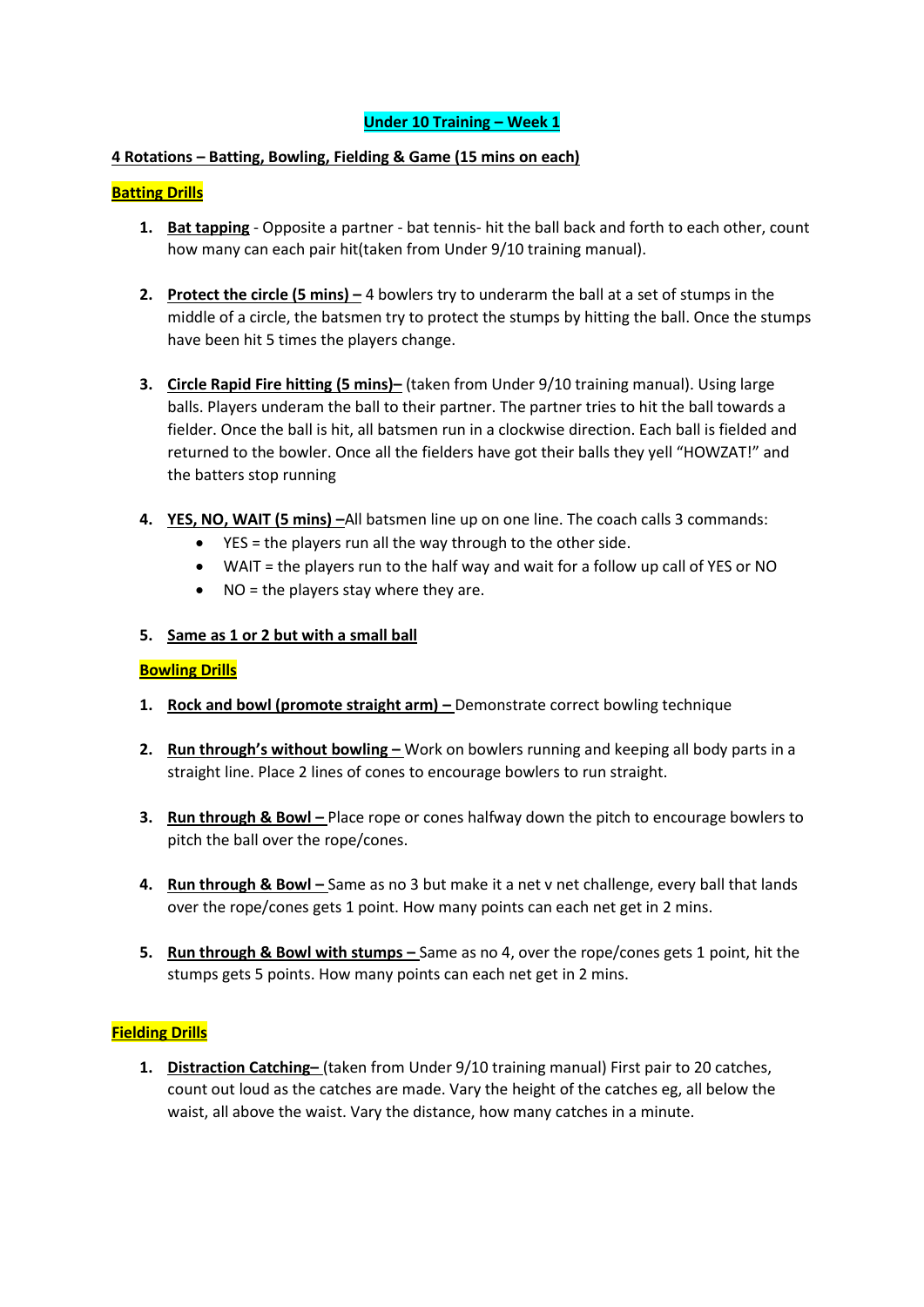**2. Fielding Soccer -** (taken from Under 9/10 training manual). Defenders maintain 1m away from the ball carrier, dropped catches or intercepts are the only way teams turn over the ball.

# **END GAME**

**V Cricket-** (taken from Under 9/10 training manual). 2 innings of 5 or 6 minutes. The coach chooses for the batter to either play the pull shot or the drive with the coach starting in front of the wicket. If players are out they join the back of the batting queue until the time runs out.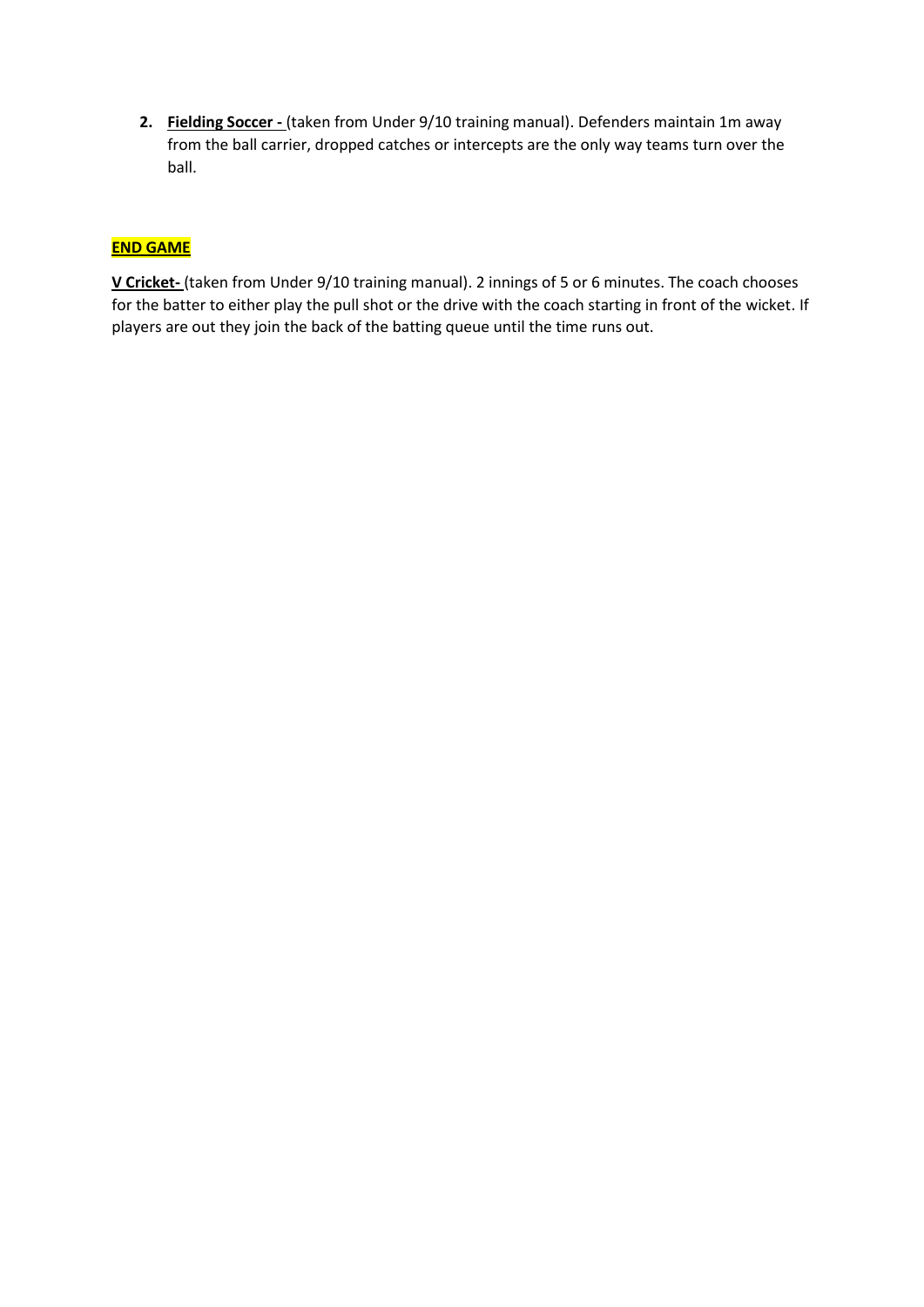### **4 Rotations – Batting, Bowling, Fielding & Game (15 mins on each)**

# **Batting Drills**

- 1. **Hitting off the tee (straight drive)–** Batters try to hit the ball off the tee between 2 cones placed straight in front 5m away. They score 1 point for every time they hit it between the cones. (5 times then swap)
- 2. **Hitting off the tee (off drive)** Batters try to hit the ball off the tee between 2 cones placed on the off side 5m away. They score 1 point for every time they hit it between the cones. (5 times then swap)
- 3. **Hitting off the tee (on drive)** Batters try to hit the ball off the tee between 2 cones placed on the on side 5m away. They score 1 point for every time they hit it between the cones. (5 times then swap)
- 4. **Hitting off the tee (eyes closed) –** Batters close their eyes and their partner places a ball on top of a batting tee. When the partner says go if the ball is red, the batter hits it to the off side. If it is yellow they hit it to the on side. They score 1 point for every time they hit it between the cones. (5 times then swap)
- **5. Repeat drills 1-4 with a drop ball feed**
- **6. Repeat drills 1-4 with a rolling ball feed**

### **Bowling drills**

- **1. Rock and bowl (promote straight arm) –** Demonstrate correct bowling technique
- **2. Run through's without bowling –** Work on bowlers running and keeping all body parts in a straight line. Place 2 lines of cones to encourage bowlers to run straight.
- **3.** Run through & Bowl Place rope or cones halfway down the pitch to encourage bowlers to pitch the ball over the rope/cones.
- **4.** Run through & Bowl Same as no 3 but make it a net v net challenge, every ball that lands over the rope/cones gets 1 point. How many points can each net get in 2 mins.
- **5. Run through & Bowl with stumps –** Same as no 4, over the rope/cones gets 1 point, hit the stumps gets 5 points. How many points can each net get in 2 mins.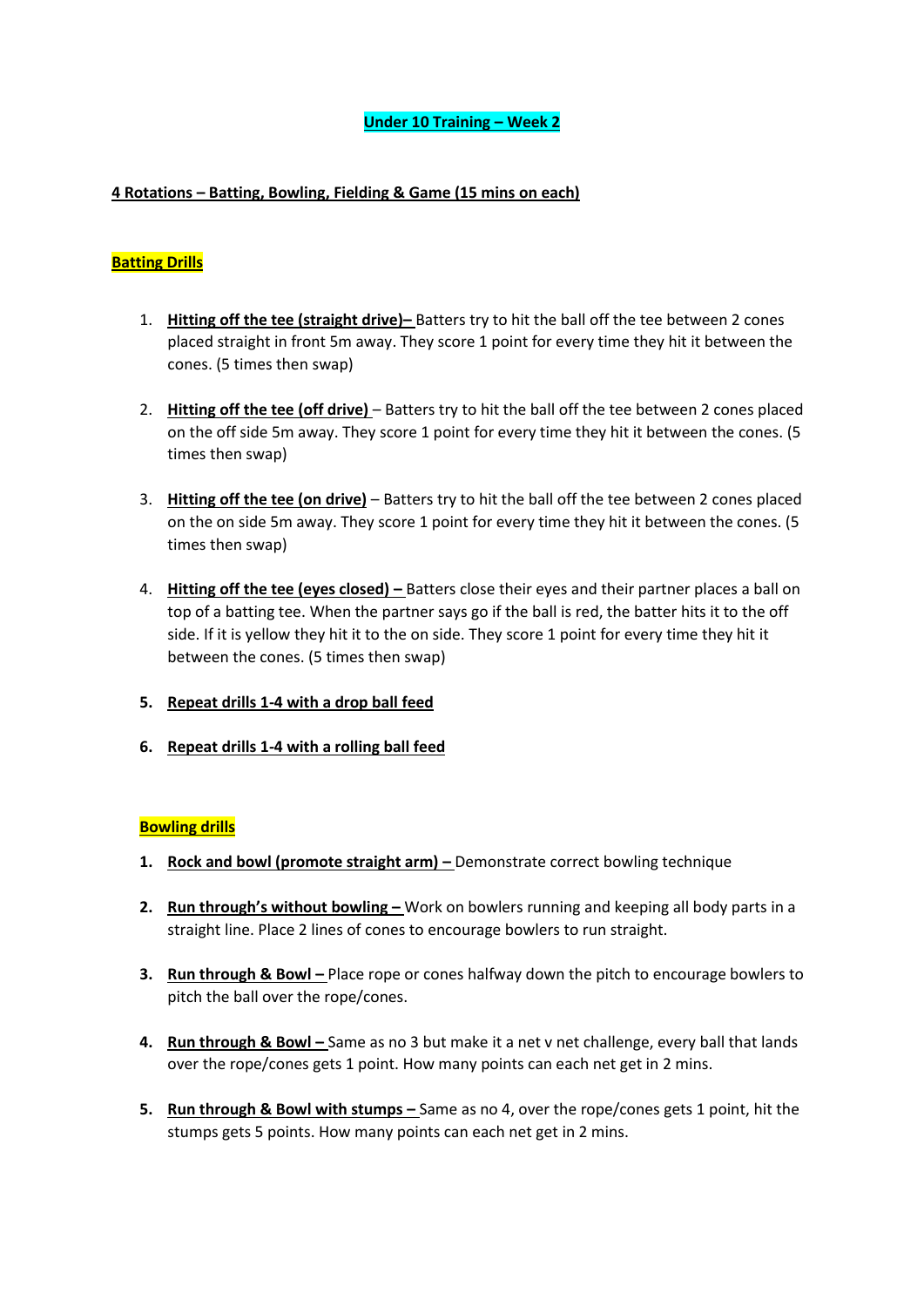# **Fielding drills**

- **1. Distraction Catching–** (taken from Under 9/10 training manual) First pair to 20 catches, count out loud as the catches are made. Vary the height of the catches eg, all below the waist, all above the waist. Vary the distance, how many catches in a minute.
- **2. Fielding Soccer -** (taken from Under 9/10 training manual). Defenders maintain 1m away from the ball carrier, dropped catches or intercepts are the only way teams turn over the ball.

# **END GAME**

**V Cricket-** (taken from Under 9/10 training manual). 2 innings of 5 or 6 minutes. The coach chooses for the batter to either play the pull shot or the drive with the coach starting in front of the wicket. If players are out they join the back of the batting queue until the time runs out.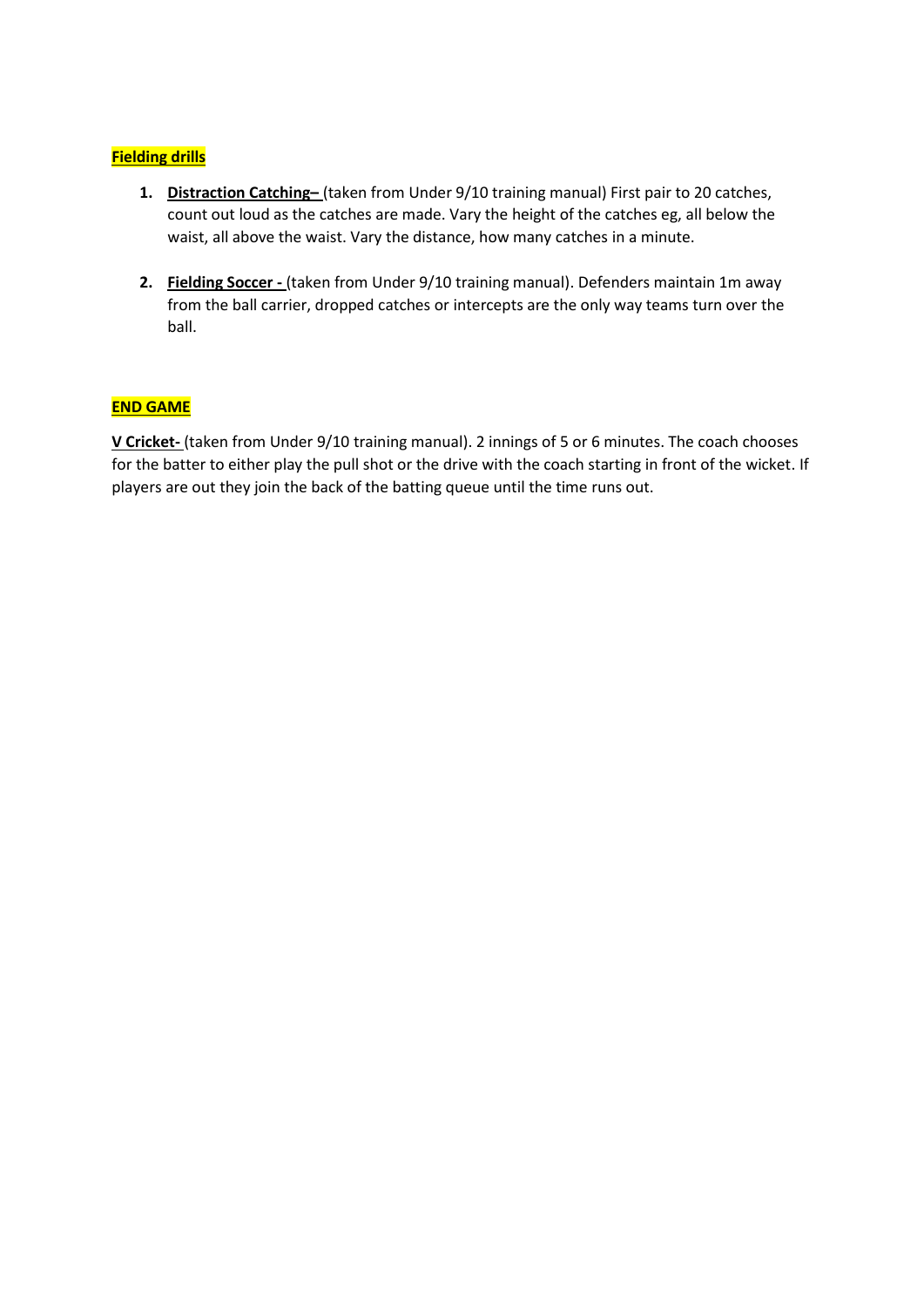### **4 Rotations – Batting, Bowling, Fielding & Game (15 mins on each)**

### **Batting drills**

- 1. **Bat tapping** Opposite a partner bat tennis- hit the ball back and forth to each other, count how many can each pair hit(taken from Under 9/10 training manual).
- **2. V Cricket - (taken from Under 9/10 training manual).** 2 innings of 5 or 6 minutes. The coach chooses for the batter to either play the pull shot or the drive with the coach starting in front of the wicket. If players are out they join the back of the batting queue until the time runs out.

### **Bowling drills**

- **1.** Rock and bowl in the side of the nets (promote straight arm) Demonstrate correct bowling technique
- **2. Run through's without bowling –** Work on bowlers running and keeping all body parts in a straight line. Place 2 lines of cones to encourage bowlers to run straight.
- **3.** Run through & Bowl Place rope or cones halfway down the pitch to encourage bowlers to pitch the ball over the rope/cones.
- **4. Run through & Bowl** Same as no 3 but make it a net v net challenge, every ball that lands over the rope/cones gets 1 point. How many points can each net get in 2 mins.
- **5.** Run through & Bowl with stumps Same as no 4, over the rope/cones gets 1 point, hit the stumps gets 5 points. How many points can each net get in 2 mins.

### **Fielding drills**

- **3. Distraction Catching–** (taken from Under 9/10 training manual) First pair to 20 catches, count out loud as the catches are made. Vary the height of the catches eg, all below the waist, all above the waist. Vary the distance, how many catches in a minute.
- **4. Catch tennis -** (taken from Under 9/10 training manual), Increase the size of the playing area to test agility and increase difficulty.

### **END GAME**

**Double chance pairs cricket -**(taken from Under 9/10 training manual).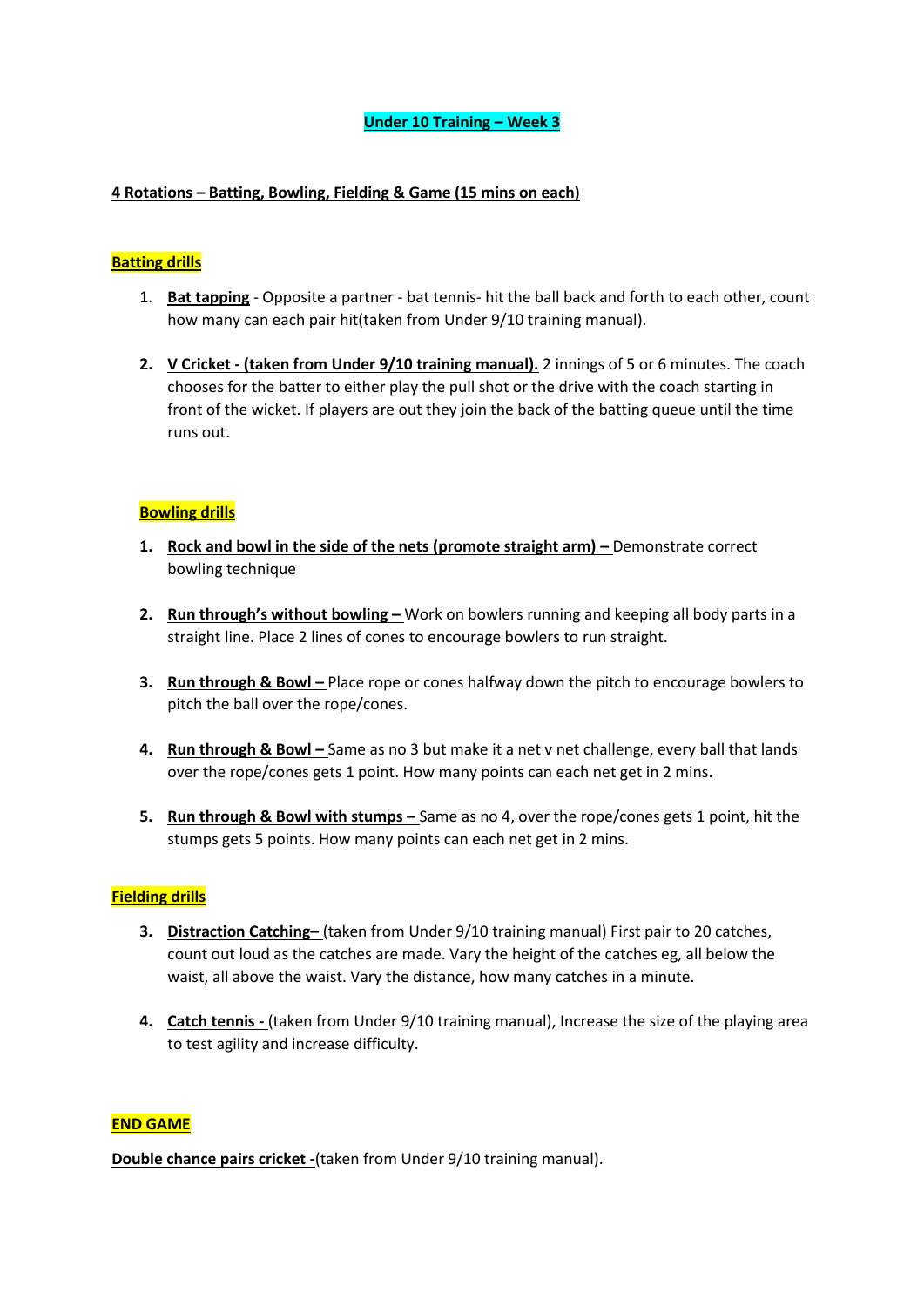### **4 Rotations – Batting, Bowling & Fielding (15 mins on each)**

# **Batting Drills**

- 1. **Drop ball feed (straight drive)–** Batters try to hit the ball off the tee between 2 cones placed straight in front 5m away. They score 1 point for every time they hit it between the cones. (5 times then swap)
- 2. **Drop ball feed (off drive)** Batters try to hit the ball off the tee between 2 cones placed on the off side 5m away. They score 1 point for every time they hit it between the cones. (5 times then swap)
- 3. **Drop ball feed (on drive)** Batters try to hit the ball off the tee between 2 cones placed on the on side 5m away. They score 1 point for every time they hit it between the cones. (5 times then swap)
- 4. **Drop ball feed (eyes closed) –** Batters close their eyes and their partner drops a ball. When the partner says go if the ball is red, the batter hits it to the off side. If it is yellow they hit it to the on side. They score 1 point for every time they hit it between the cones. (5 times then swap)
- **5. Repeat drills 1-4 with an underarm feed**
- **6. Repeat drills 1-4 with an underarm feed**

### **Bowling drills**

- **1. Target Bowling -** (taken from Under 9/10 training manual) Coaches may have some lines practicing to left handers, others to right handers and get them groups to swap half way through the drill.
- 2. **Diamond Cricket -** (taken from Under 9/10 training manual). Play with no bowler in the middle but wicket keepers are the bowlers and they bowl only at the stump that is directly opposite them.

### **Fielding drills**

- **1. Catch Tennis -** (taken from Under 9/10 training manual). Increase the size of the playing area to test agility and increase difficulty.
- **2. Possession Game -** (taken from Under 9/10 training manual). The aim of the game is for their team to successfully complete 10 catches in a row, without the ball being intercepted or hitting the ground.